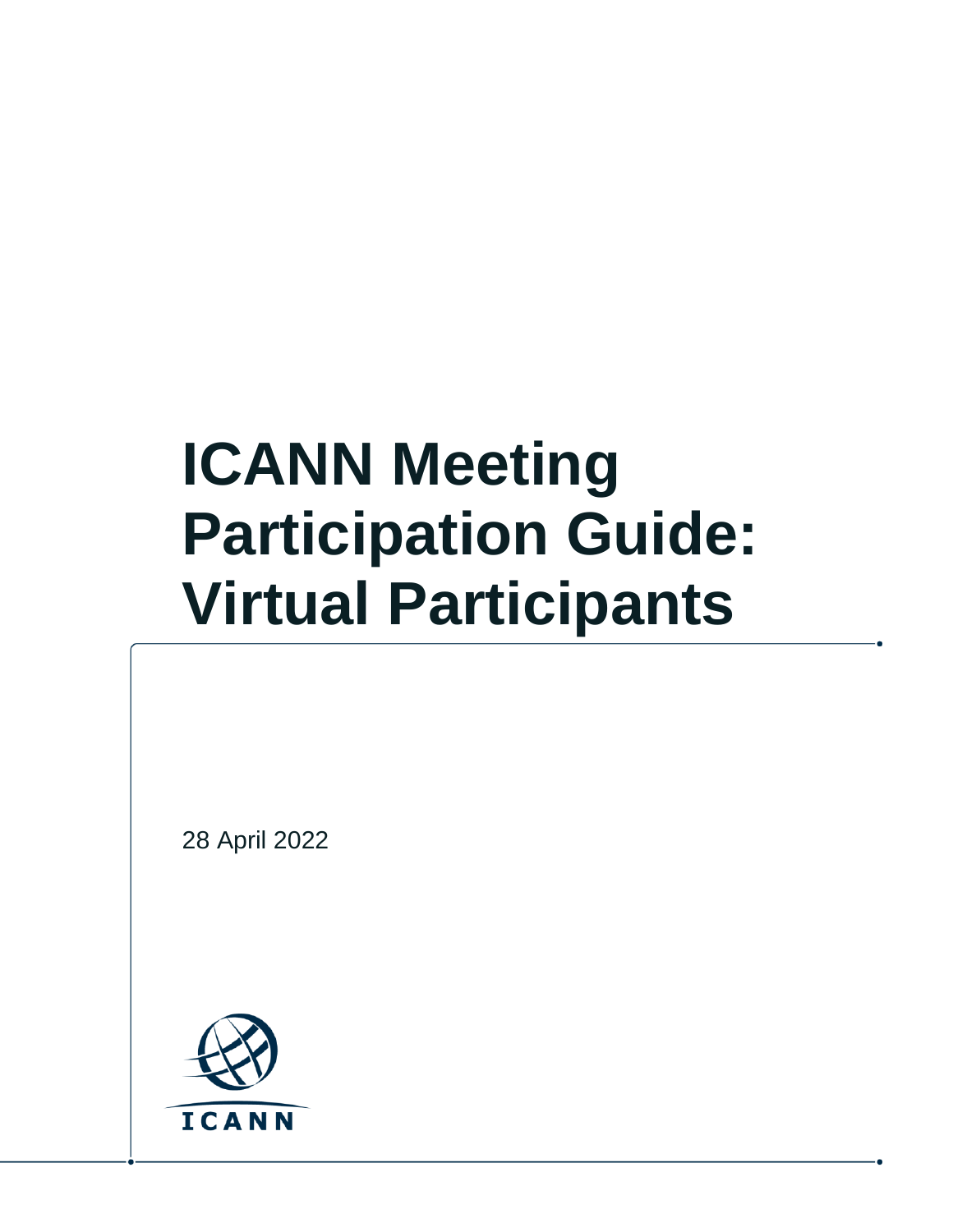## **Getting Started**

- **•** All sessions at ICANN Public Meetings are conducted using Zoom.
- **•** A Zoom account is not required, but you need the session Zoom link or Zoom Meeting ID to participate in the session.
- **•** You must join Zoom sessions using your first and last name (surname).
- **•** Mute all other device notifications if you intend to speak during a session.
- **•** You can optimize your Zoom experience by downloading the Zoom application to your computer.
- **•** If you are participating via your mobile phone or tablet, you need the Zoom application on your device to access the session Zoom links.
- **•** If using the Zoom application, please update to the most current version.

#### **Finding Session Zoom Links**

**•** You can find the session Zoom link and Meeting ID in the ICANN Public Meeting [schedule.](https://schedule.icann.org/) Under the **Schedule** tab, select **Agenda**.



**•** Click on an individual session and you will find the Zoom link and MeetingID.

#### **Schedule Listing Example: Zoom Links** • **Participation Links** Zoom Meeting Link:<https://icann.zoom.us/j/94642077830> Zoom Meeting ID: **946 4207 7830** Zoom International Dial-In Numbers:<https://icann.zoom.us/u/aeHgxySi8D> Scribe – Closed Captioning: [https://streamtext.net](https://streamtext.net/)

- **•** To join a session from your computer:
	- **-** If you have downloaded the Zoom application, simply click on the Zoom link in the session description.
	- **-** If you have not downloaded the application, go to [zoom.us/join](https://zoom.us/join) and enter the Meeting ID. The ID code is available in the session description.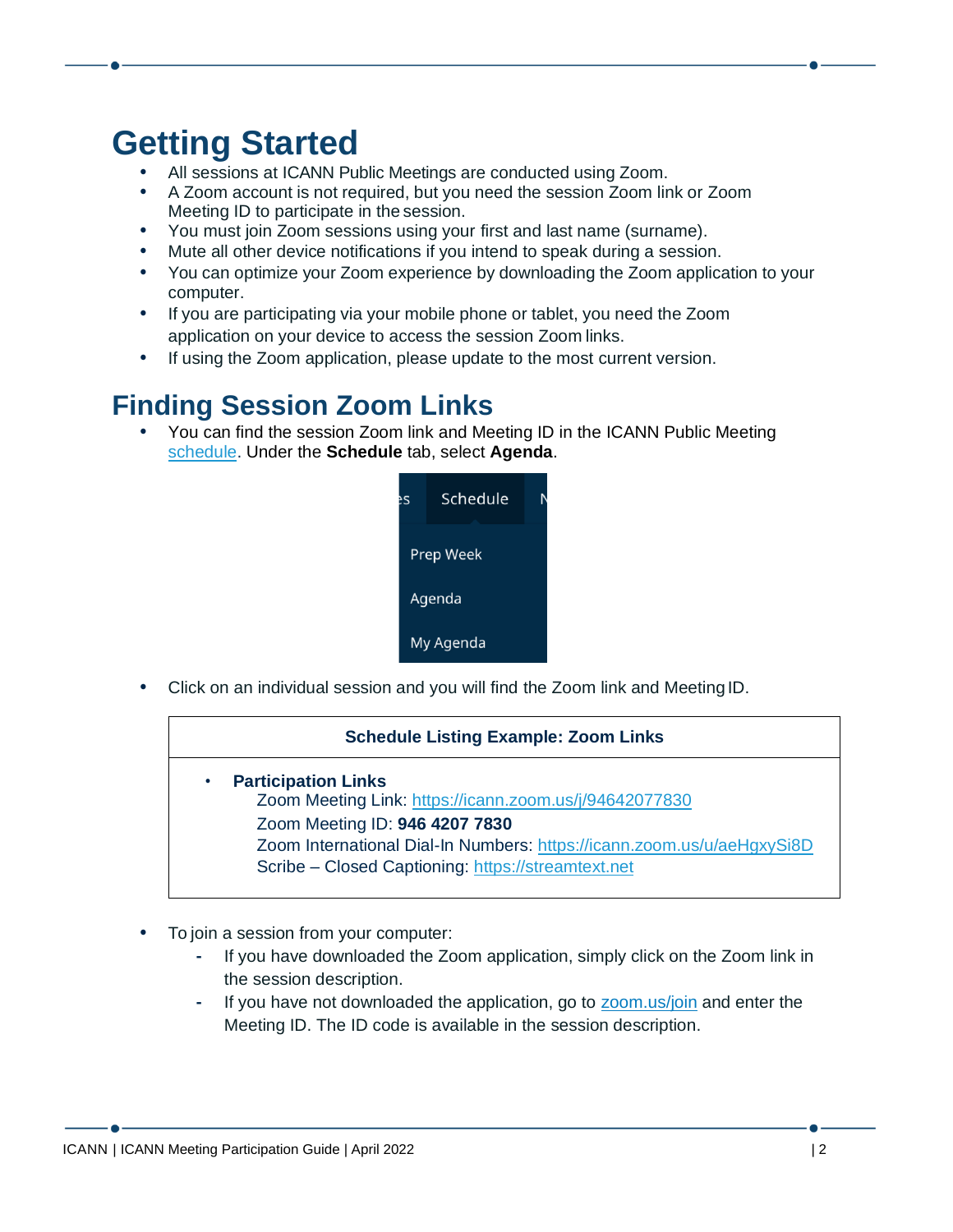- **•** To join a session from your mobile phone or tablet:
	- **-** You need the Zoom application on your device to access the session. Once the application is installed on your device, simply click on the Zoom link in the session description.

## **Participating in the Session Virtually**

- **•** Make sure you are on mute when you enter the session. Your video will be off by default.
- **•** You can control the audio, video, and sharing settings in the meeting controls.



- **•** Each session will be moderated by a Remote Participation Manager (RPM). The RPM will handle questions and group interaction.
- **•** Each session will handle questions differently. At the beginning of the session, the RPM will explain how to ask questions. You must raise your virtual hand in Zoom to request to speak. You can raise your handby clicking on the **Reactions** icon located on the Zoom toolbar.



### **Language Services**

#### Real-Time Transcription and Zoom Closed Captioning

- **•** Real-time transcription (RTT), also known as scribing, and Zoom closed captioning (CC) will be provided in English.
- **•** If the session is being scribed by live captioners, you may also open the Scribe RTT link listed in the session description on the [schedule.](https://schedule.icann.org/)
- **•** If the session is not being scribed by live captioners via RTT, Zoom's automated closed captioning service will be enabled.
- **•** You can view the real-time text provided by Zoom by clicking the **CC** icon on the toolbar.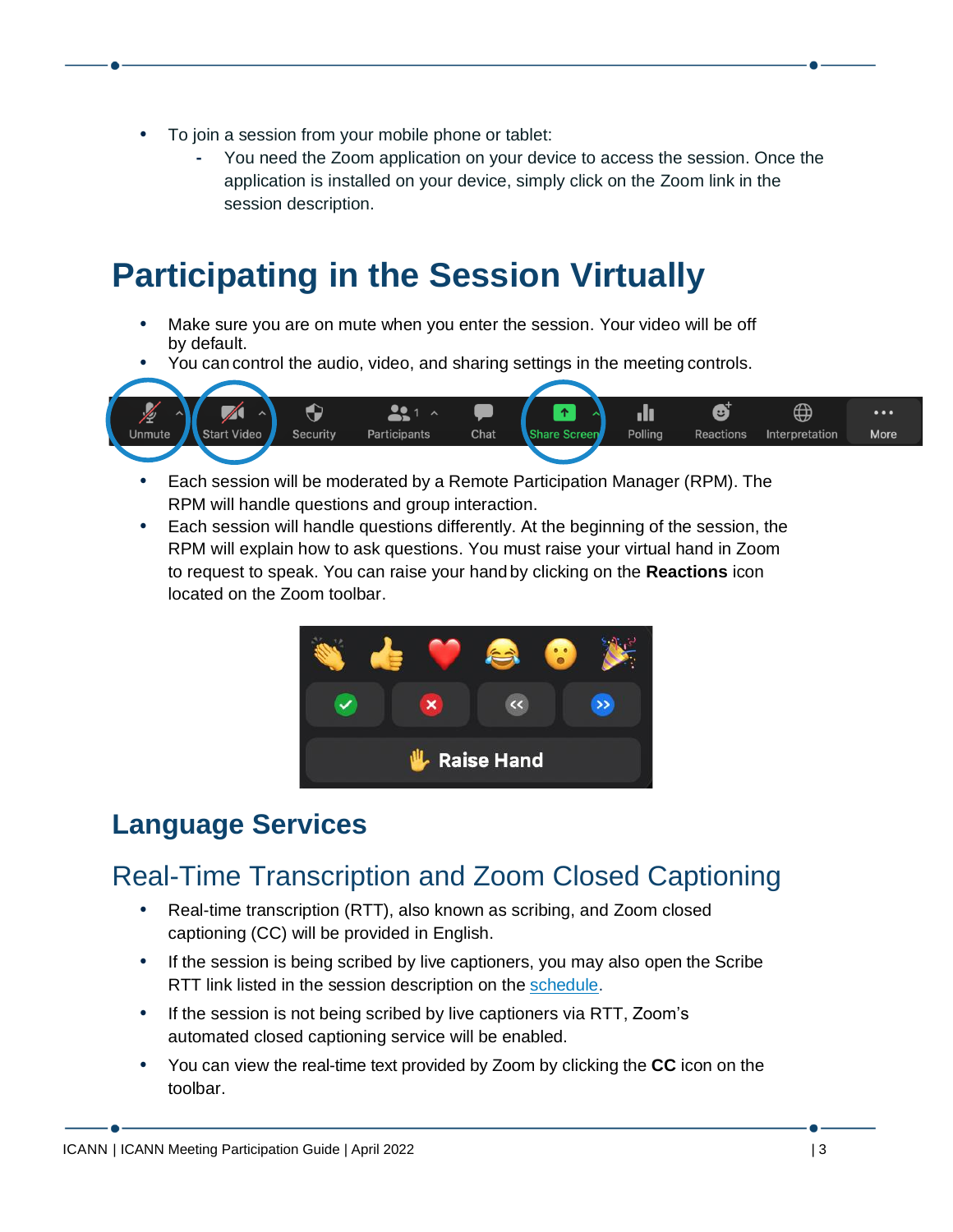Please note that the automated and live real-time text transcription might contain inaccuracies and is not an official record of the meeting. Also, real-time text might not be available for speech interpreted into other languages.

Official transcripts will be provided in English for all sessions. If a session was supported in other languages, official transcripts in those languages will be provided as well.

#### Interpretation Service

- All sessions that include interpretation will be conducted using the Remote Simultaneous Interpretation platform integrated into Zoom.
- This feature is only available for participants joining via the Zoom application using computer audio.
- Click on the **Interpretation** icon on the Zoom toolbar.



• Select the desired language.



- **•** If you would like to ask a question or make a comment in one of the supported languages, raise your virtual hand in the Zoom platform.
- **•** Select the language you will speak by clicking on the **Interpretation** icon on the toolbar.
- **•** When called on, unmute your microphone in Zoom. State your name for the record and the language you will speak, and then say your question or comment.
- **•** Mute notifications from all other platforms and devices.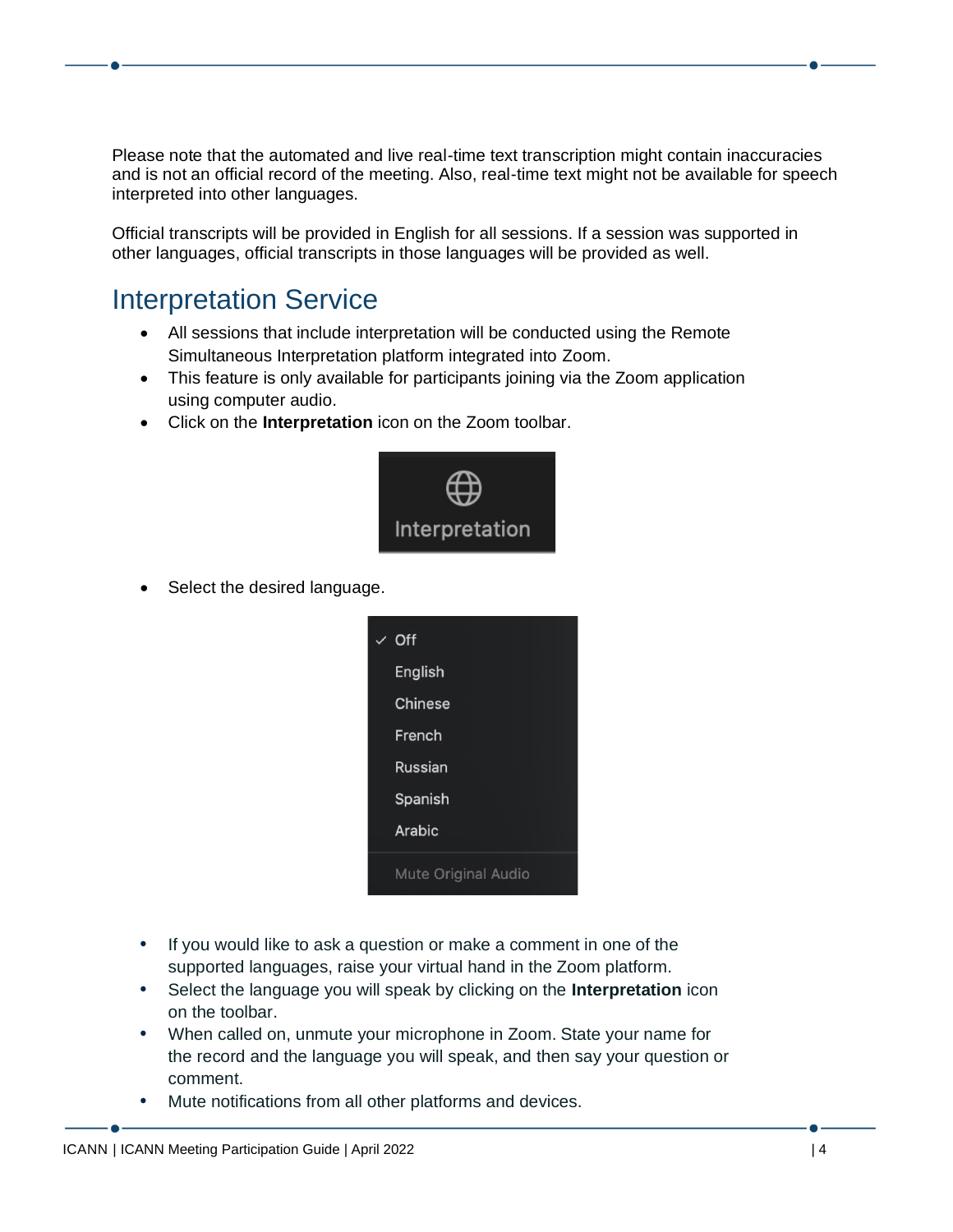- **•** When you are done speaking in the Zoom session, mute your audio, and listen to the language of your choice.
- **•** Please note that if you will be speaking a language other than the language you are listening to, you must change your selection each time you speak to ensure interpretation can be heard by other participants.
- **•** If you do not select your language channel while speaking, attendees may still hear you by selecting **Unmute Original Audio** in Zoom.

## **Hybrid Meeting Tips:**

- **•** Consider using a headset if you are planning to speak during a session. Headsets often have better microphones and sound quality than the built-in microphones and speakers in your computer or mobile phone.
- **•** State your name and affiliation for the record before speaking. Speak clearly, directly, and slowly. If you are reading a statement or a document, please pause between sentences.
- **•** ICANN is a global community, and different cultures have different communication styles. Without the benefit of facial expressions and body language, misunderstanding can occur. Try to be succinct when interacting virtually to avoid miscommunications.
- **•** Be aware that all ICANN Public Meeting sessions are subject to ICANN's [Expected Standards of Behavior](https://www.icann.org/en/system/files/files/expected-standards-15sep16-en.pdf) and [Community Anti-Harassment Policy.](https://www.icann.org/resources/pages/community-anti-harassment-policy-2017-03-24-en)
- **•** We encourage you to stay connected after the meeting through ICANN news updates and regional newsletters. [Sign up](https://account.icann.org/registeraccount) here.

## **Additional Zoom Resources and Tutorials**

[Download Zoom](https://zoom.us/support/download) [Zoom Help Center](https://support.zoom.us/hc/en-us) [Zoom Tutorials](https://support.zoom.us/hc/en-us/articles/206618765-Zoom-Video-Tutorials)

Zoom also offers free [live training](https://support.zoom.us/hc/en-us/articles/360029527911) for anyone interested in learning more.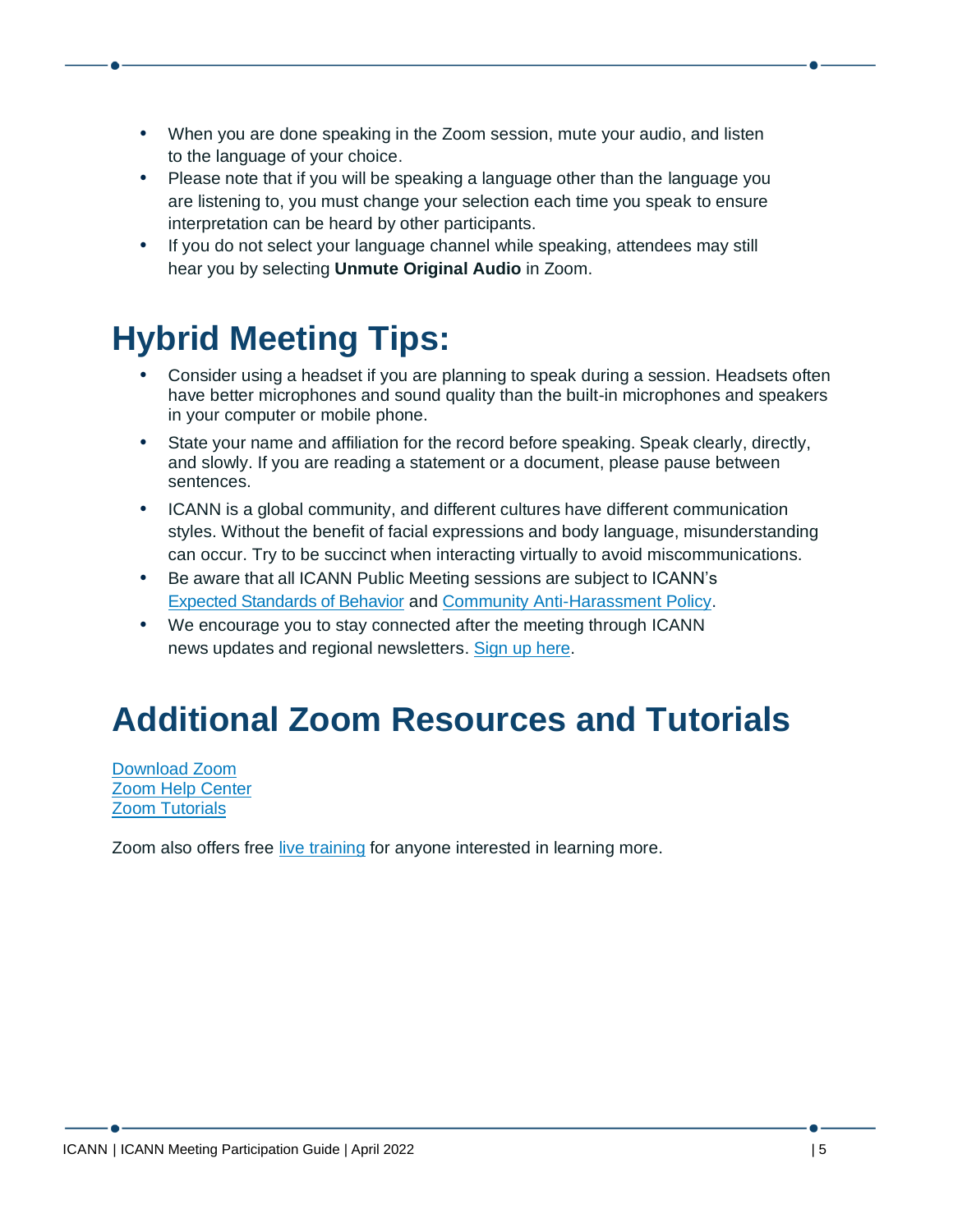## **YouTube Streaming**

Select sessions will be streamed on YouTube to accommodate community members who may not have the bandwidth to effectively participate via Zoom. To ask a question, comment, or interact with presenters or other attendees, you will still need to utilize Zoom.

- **•** If a session includes YouTube streaming, a link will be provided in the session description on the [schedule.](http://schedule.icann.org/)
- **•** To view the YouTube stream, click on the link listed in the session description and it will open in a browser.
- **•** Ensure the volume on your device and within YouTube are not muted.
- **•** Please note: The YouTube stream will not have simultaneous interpretation.